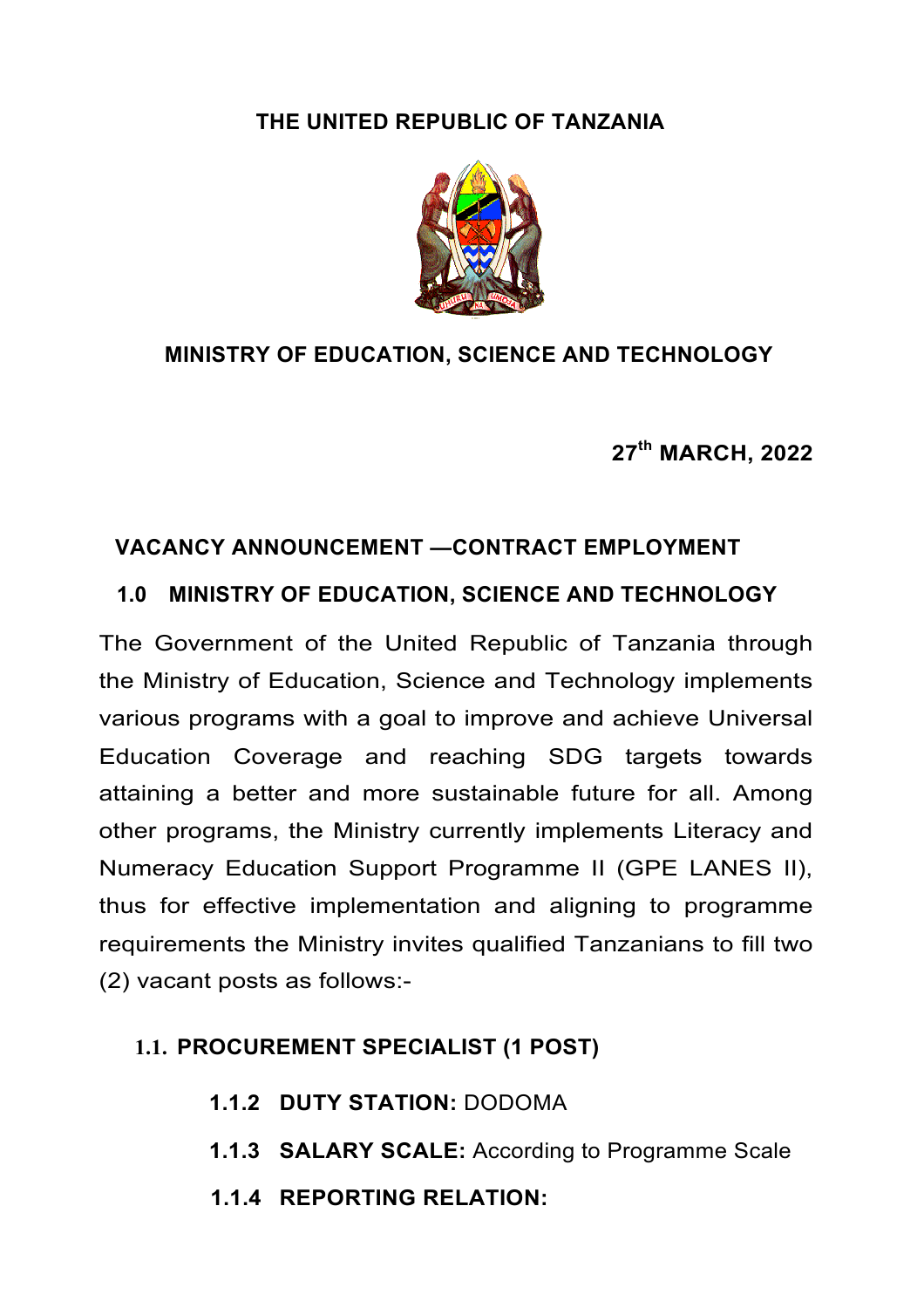**a. Appointing Authority:** Permanent Secretary Ministry of Education, Science and Technology:

**Reports to:** Director of Policy and Planning.

 **b. Terms of engagement:** One (1) year contract, renewable upon satisfactory performance.

## **1.1.5 DUTIES AND RESPONSIBILITIES**

- i. Provide high level technical guidance on matters pertaining to the Procurement and disposal of goods and services and logistics management across implemented GPE LINES II Programme;
- $ii.$  Maintain a list of all awarded contracts through the implemente Programme as per the requirement of PPA 2011 and PFA2001;
- iii. Developa Comprehensive and Efficient Monitoring and Evaluation Program to measure compliance of procurement process and procedures carried out under implemented program and as per Public Procurement Act and its regulations;
- iv. Develop an annual procurement Plan for the implemented Programme;
- v. Conduct reviews for all procurements done through the Implemented programme prior to award of contracts to prospective bidders;
- vi. Procure, maintain and manage supplies, materials and services to support the logistical requirements of the implemented programme: programme;
- vii. Prepare, maintain and update inventory for distribution of office supplies and materials procured under the GPE LANES II Programme;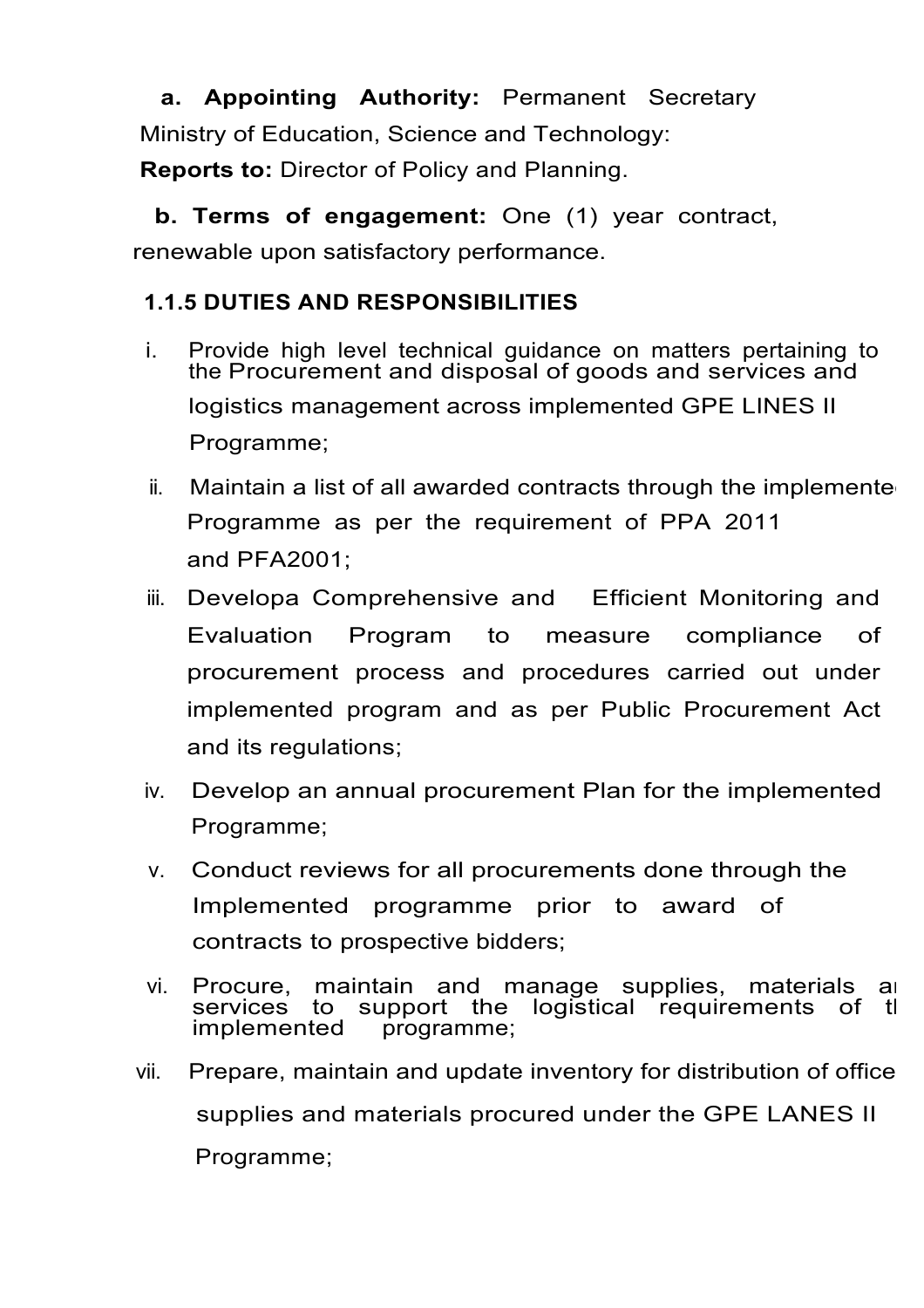- viii. Incorporate best practices and standards on market resear<br>into procurement practices done under the implemented programme
	- ix. Prepare monthly, quarterly, and annual procurement performance implementation report for the implemented programme;
	- x. Provide procurement research, guidance, and direction by presenting available procurement options;
	- xi. Prepare a mechanism to audit all invoices for compliance with contracts terms and supervises contract closeout; and
- xii. Advise on specifications/standards and statement of requireme for goods and services to be procured through the implemented programs by the Ministry and monitor adherence to them to ensure value for money.
- xiii. Ensure the compliance of tender Regulations and Procureme procedures with Procurement Act of 2011.
- xiv. Identify and advice on alternative ways of minimizing costs related to procurement and storage of goods.

### **1.1.6 QUALIFICATION AND EXPERIENCE**

Holders of bachelor's Degree in Procurement and Supplies Management, Logistics Management, Materials Management plus CPSP (T) or equivalent examinations and registered by PSPTB and has a working experience in Government or Donor Funded Programmes.

# **1.1.7 OTHER COMPETENCIES AND SKILLS REQUIRED**

- i. Leadership and management skills;
- ii. Data collection and survey development skills in social Science research;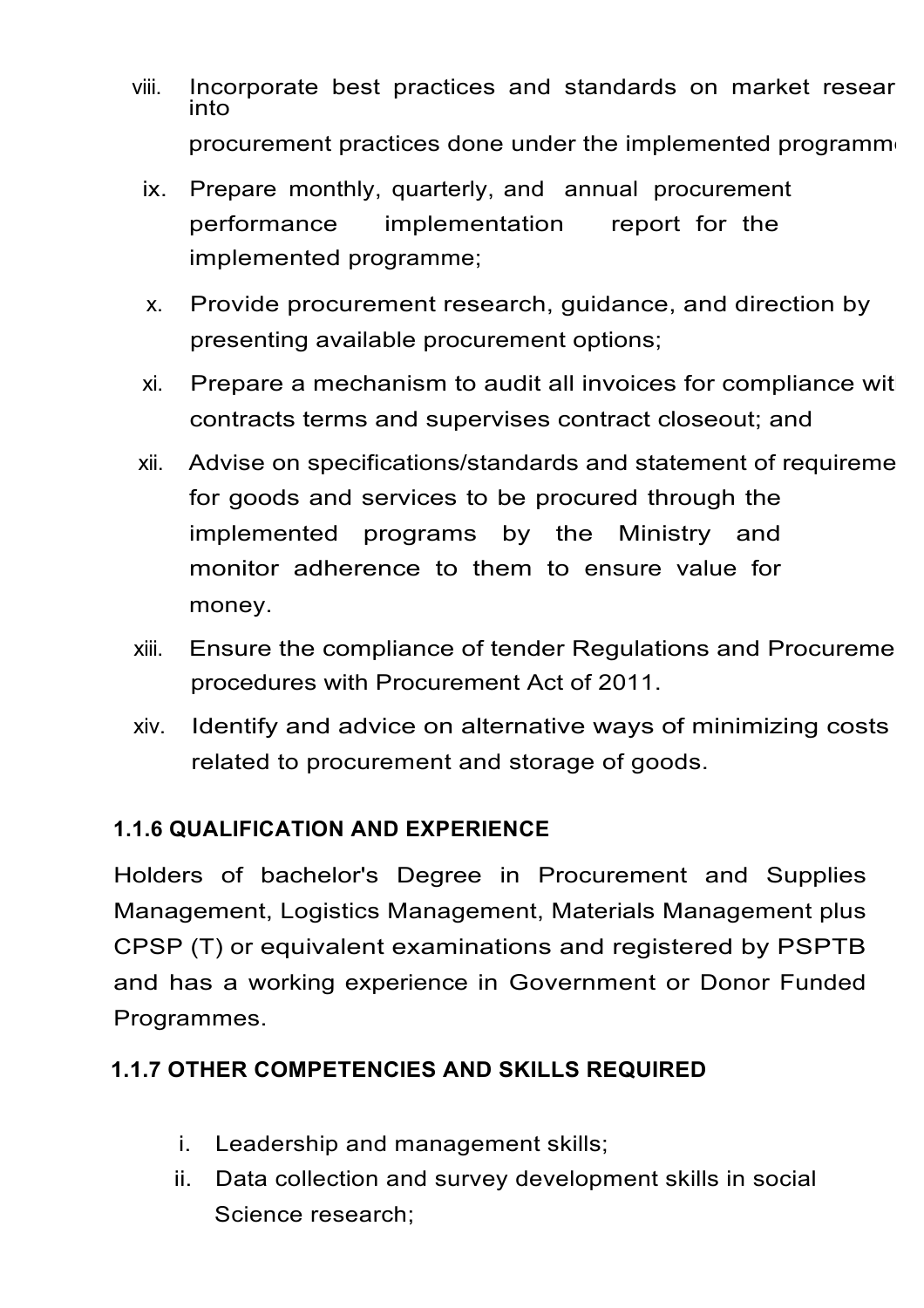- iii. Excellence in responsibility;
- iv. Diligent and honest;
- v. Strong data analysis skills and interpersonal skills;
- vi. Result oriented, self-motivated and goal driven;
- vii. Flexible, approachable, adaptable and creative;
- viii. Be a computer literate;
- ix. Ability to work in team; and
- x. Experience of working with Donor Funded Projects including World Bank Projects

# **1.2 PROGRAMME ASSISTANT (1 POST)**

# **1.2.1 DUTY STATION:** DODOMA

**1.2.2 SALARY SCALE:** According to Programme Scale

## **1.2.3 REPORTING RELATION:**

**a. Appointing Authority:** Permanent Secretary Ministry of Education, Science and Technology: **Reports to:** Director of Policy and Planning.

**b. Terms of engagement:** One (1) year contract, renewable upon satisfactory performance.

# **1.2.4 DUTIES AND RESPONSIBILITIES**

- $i.$  To carry out administrative tasks as require to facilitate an efficie working environment for GPE LANES II implemented Programme.
- i. To act as the primary contact for the procedures and policies of implemented programme.
- iii. To correspond with upper management regarding on goals an objectives of implemented programme.
- iv. To act as a liaison between different departments implementing programme.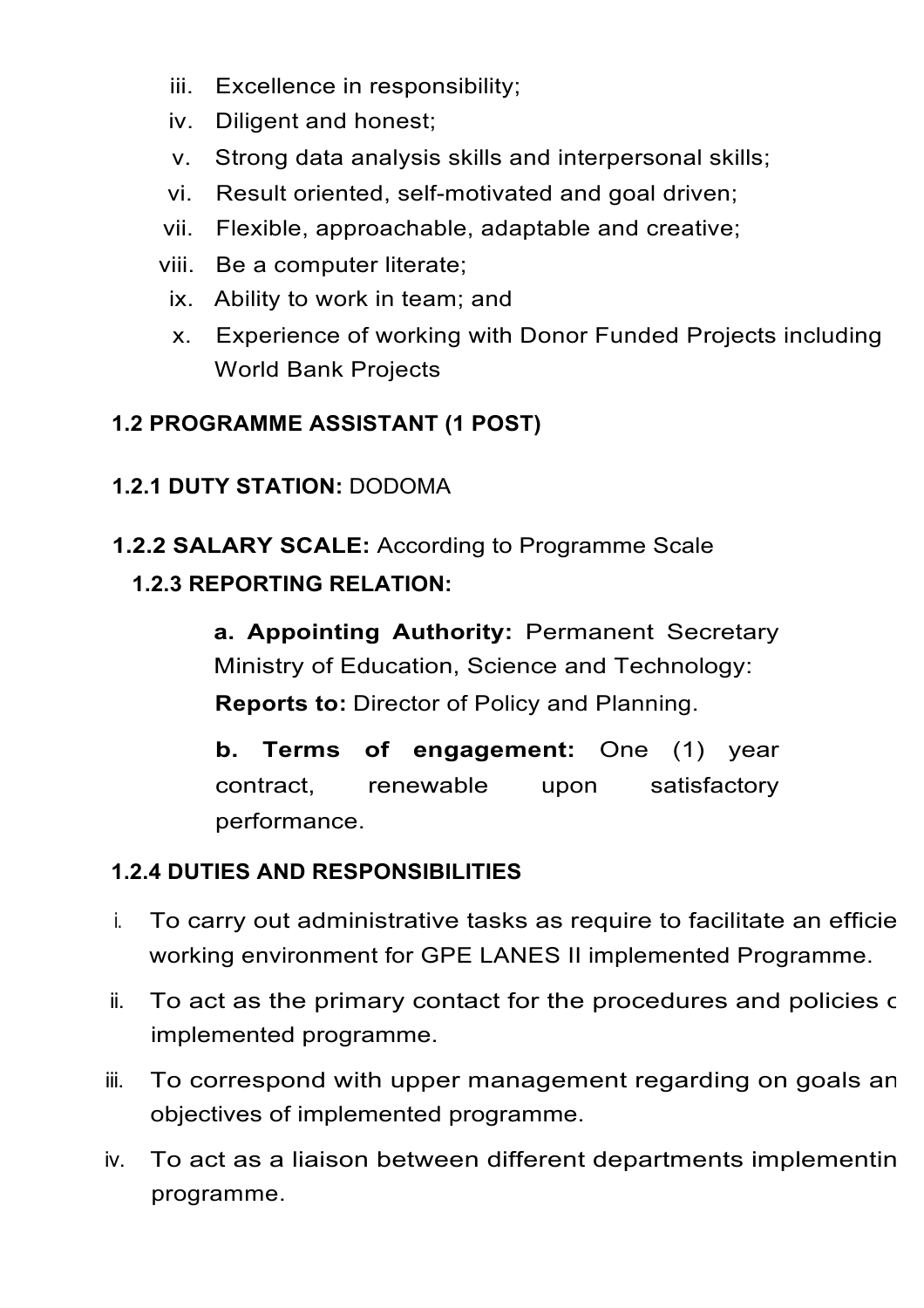- v. To assist in planning and overseeing significant events occurring implementation of the programme.
- vi. To assist in managing the budget for special and routine even conducted in implemented programme.
- vii. To attend and take minutes in staff meetings concerning the programme;
- viii. To process payments for vendors and suppliers of programm materials.
- ix. To manage the calendar of program manager in managing the implemented programme.
- x. To prepare documentation for funds and grants of implemented programme.
- xi. To perform additional tasks as may be required by the management.

### **1.2.5 QUALIFICATION AND EXPERIENCE**

Holders of Bachelor's Degree in Public Administration, Public Policy, Political Science and Public Administration, Project Finance Management, and Finance Management, or equivalent qualification from a recognized Institution or Fellow category with a working experience in education sector, or Donor Funded Projects or Programmes.

#### **1.2.6 OTHER COMPETENCIES AND SKILLS REQUIRED**

- i. Report writing and proofreading skills;
- ii. Excellent interpersonal skills;
- iii. Leadership and management skills;
- iv. Ability to plan and organise;
- v. Data collection and survey development skills in social scien research;
- vi. Excellence in responsibility;
- vii. Diligent and honest;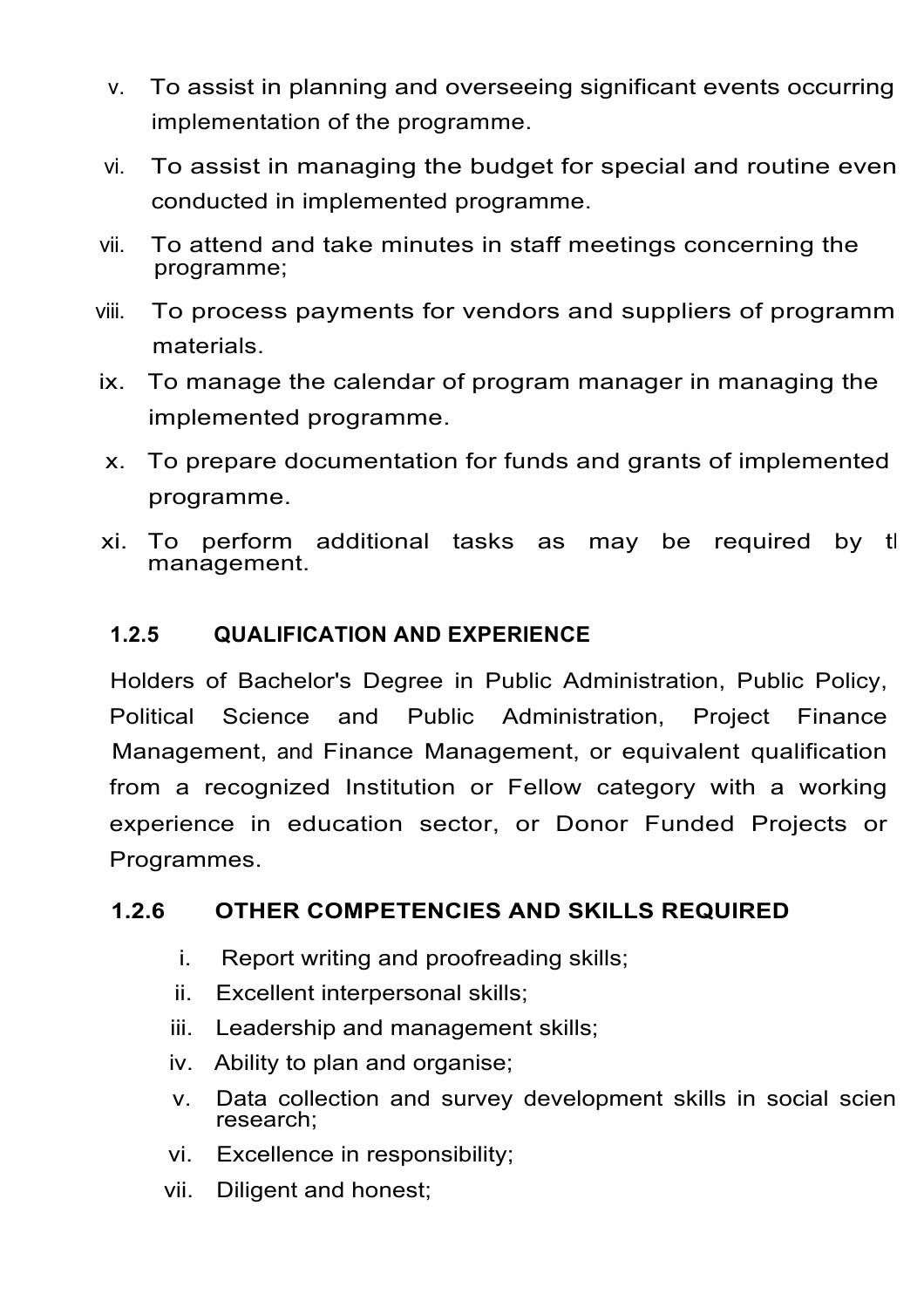- viii. Result oriented, self-motivated and goal driven;
- ix. Flexible, approachable, adaptable and creative;
- x. Be a computer literate;
- xi. Ability to work in team; and
- xii. Experience of working with Government and Donor Funded Programmes including World Bank Programmes.

### **1.3 GENERAL CONDITIONS**

- $i.$  All applicants must be Citizens of Tanzania generally with an age not above 45 years;
- ii. Applicant must attach an up-to-date Curriculum Vitae (CV) having reliable contacts; postal address/post code, email and telephone numbers;
- iii. Applicants should apply on the strength of the information given in this advertisement;
- iv. All posts are in contract terms of one-year renewable depending on availability of funds and good performance;
- v. Applicants must attach copies of the following certificate:
	- Postgraduate/Degree/Advanced Diploma/Diploma/Certificate;
	- Postgraduate/Degree/Advanced Diploma/Diploma transcripts
	- Form IV and Form VI National Examination Certificate;
	- Professional registration and Training Certificatesfrom respective Registration or Regulatory Bodies,(where applicable);
	- Birth certificate;
- vi. Attaching copies of the following certificates is strictly not accepted
	- Form IV and Form VI results slips;
	- Testimonials and all Partial transcripts.
- vi. Two copies of Passport Size Photo;
- vii. An applicant employed in the Public Service should route his/her application letter through his respective employer;
- viii. An applicant who is retired from the Public Services for whateve